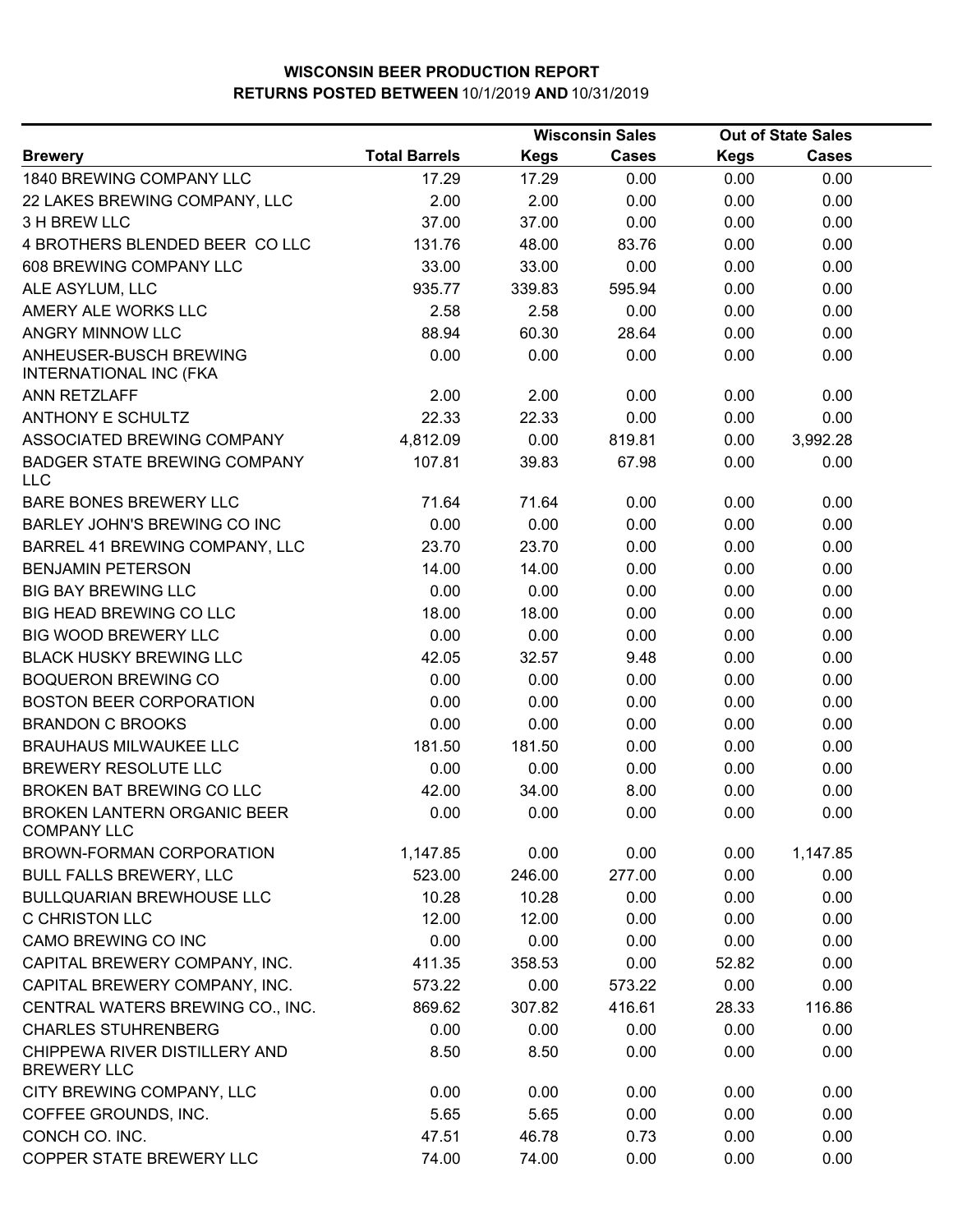|                                                      |                      |             | <b>Wisconsin Sales</b> |             | <b>Out of State Sales</b> |  |  |
|------------------------------------------------------|----------------------|-------------|------------------------|-------------|---------------------------|--|--|
| <b>Brewery</b>                                       | <b>Total Barrels</b> | <b>Kegs</b> | <b>Cases</b>           | <b>Kegs</b> | Cases                     |  |  |
| <b>CORVALE LLC</b>                                   | 8.50                 | 8.50        | 0.00                   | 0.00        | 0.00                      |  |  |
| <b>CRAIG J PETERSON</b>                              | 0.00                 | 0.00        | 0.00                   | 0.00        | 0.00                      |  |  |
| <b>CUPOL ENTERPRISES, LLC</b>                        | 27.20                | 27.20       | 0.00                   | 0.00        | 0.00                      |  |  |
| <b>CUPOL ENTERPRISES, LLC</b>                        | 0.00                 | 0.00        | 0.00                   | 0.00        | 0.00                      |  |  |
| DANIEL D SCHEY                                       | 30.00                | 30.00       | 0.00                   | 0.00        | 0.00                      |  |  |
| DANIEL M STOLT                                       | 17.48                | 11.17       | 6.31                   | 0.00        | 0.00                      |  |  |
| <b>DAVID A ANDERSON</b>                              | 1.00                 | 1.00        | 0.00                   | 0.00        | 0.00                      |  |  |
| <b>DAVID A KNUTH</b>                                 | 46.63                | 46.63       | 0.00                   | 0.00        | 0.00                      |  |  |
| <b>DEAD BIRD BREWING COMPANY</b>                     | 0.00                 | 0.00        | 0.00                   | 0.00        | 0.00                      |  |  |
| <b>DEAD BIRD BREWING COMPANY</b>                     | 4.50                 | 3.50        | 1.00                   | 0.00        | 0.00                      |  |  |
| DELAFIELD BREWHAUS LLC                               | 60.50                | 60.50       | 0.00                   | 0.00        | 0.00                      |  |  |
| <b>DELTA BEER LLC</b>                                | 41.90                | 41.03       | 0.87                   | 0.00        | 0.00                      |  |  |
| <b>DENNIS E ERB</b>                                  | 3.00                 | 3.00        | 0.00                   | 0.00        | 0.00                      |  |  |
| DIAGEO AMERICAS SUPPLY INC                           | 17,071.07            | 0.00        | 0.00                   | 0.00        | 17,071.07                 |  |  |
| DOOR COUNTY BREWING CO LLC                           | 206.00               | 206.00      | 0.00                   | 0.00        | 0.00                      |  |  |
| DRIFTLESS BREWING COMPANY LLC                        | 49.10                | 49.10       | 0.00                   | 0.00        | 0.00                      |  |  |
| DRIFTLESS PURE LLC                                   | 3.03                 | 3.03        | 0.00                   | 0.00        | 0.00                      |  |  |
| <b>DUBS BREW, LLC</b>                                | 5.00                 | 5.00        | 0.00                   | 0.00        | 0.00                      |  |  |
| DUESTERBECK'S BREWING COMPANY,<br>LLC                | 10.50                | 10.50       | 0.00                   | 0.00        | 0.00                      |  |  |
| EAGLE TRACE BREWING COMPANY<br><b>LLC</b>            | 162.22               | 83.83       | 78.39                  | 0.00        | 0.00                      |  |  |
| <b>EAST TROY BREWERY CO</b>                          | 28.50                | 28.50       | 0.00                   | 0.00        | 0.00                      |  |  |
| <b>EGR LLC</b>                                       | 22.00                | 22.00       | 0.00                   | 0.00        | 0.00                      |  |  |
| <b>EMPRIZE BREWING LLC</b>                           | 12.44                | 12.44       | 0.00                   | 0.00        | 0.00                      |  |  |
| ENLIGHTENED BREWING COMPANY<br>LLC.                  | 133.23               | 70.50       | 62.73                  | 0.00        | 0.00                      |  |  |
| ENLIGHTENED BREWING COMPANY<br>LLC.                  | 0.50                 | 0.00        | 0.50                   | 0.00        | 0.00                      |  |  |
| <b>ESSER DISTRIBUTING CO INC</b>                     | 0.00                 | 0.00        | 0.00                   | 0.00        | 0.00                      |  |  |
| <b>FERMENTORIUM BEVERAGE</b><br><b>COMPANY LLC</b>   | 75.97                | 46.89       | 29.08                  | 0.00        | 0.00                      |  |  |
| FFATS BREWING COMPANY, LLC                           | 7.00                 | 7.00        | 0.00                   | 0.00        | 0.00                      |  |  |
| FIFTH WARD BREWING COMPANY LLC                       | 37.50                | 37.50       | 0.00                   | 0.00        | 0.00                      |  |  |
| FIVE STAR BREWING CO INC.                            | 0.00                 | 0.00        | 0.00                   | 0.00        | 0.00                      |  |  |
| FLIX ENTERTAINMENT LLC                               | 30.60                | 30.60       | 0.00                   | 0.00        | 0.00                      |  |  |
| FOX RIVER BREWING COMPANY II, LLC                    | 127.87               | 127.87      | 0.00                   | 0.00        | 0.00                      |  |  |
| FOX RIVER BREWING COMPANY, LLC                       | 100.74               | 100.74      | 0.00                   | 0.00        | 0.00                      |  |  |
| FOXTOWN-GBC, INC.                                    | 7.50                 | 7.50        | 0.00                   | 0.00        | 0.00                      |  |  |
| <b>FRESAR INC</b>                                    | 1.35                 | 1.35        | 0.00                   | 0.00        | 0.00                      |  |  |
| <b>FULTON LLC</b>                                    | 40.34                | 8.50        | 31.84                  | 0.00        | 0.00                      |  |  |
| <b>G5 BREWING COMPANY LLC</b>                        | 43.15                | 43.15       | 0.00                   | 0.00        | 0.00                      |  |  |
| <b>GATHERING PLACE BREWING</b><br><b>COMPANY LLC</b> | 30.00                | 30.00       | 0.00                   | 0.00        | 0.00                      |  |  |
| GD3, LLC                                             | 174.70               | 174.70      | 0.00                   | 0.00        | 0.00                      |  |  |
| GD4, LLC                                             | 59.20                | 59.20       | 0.00                   | 0.00        | 0.00                      |  |  |
| <b>GEORGE BREGAR</b>                                 | 36.70                | 36.70       | 0.00                   | 0.00        | 0.00                      |  |  |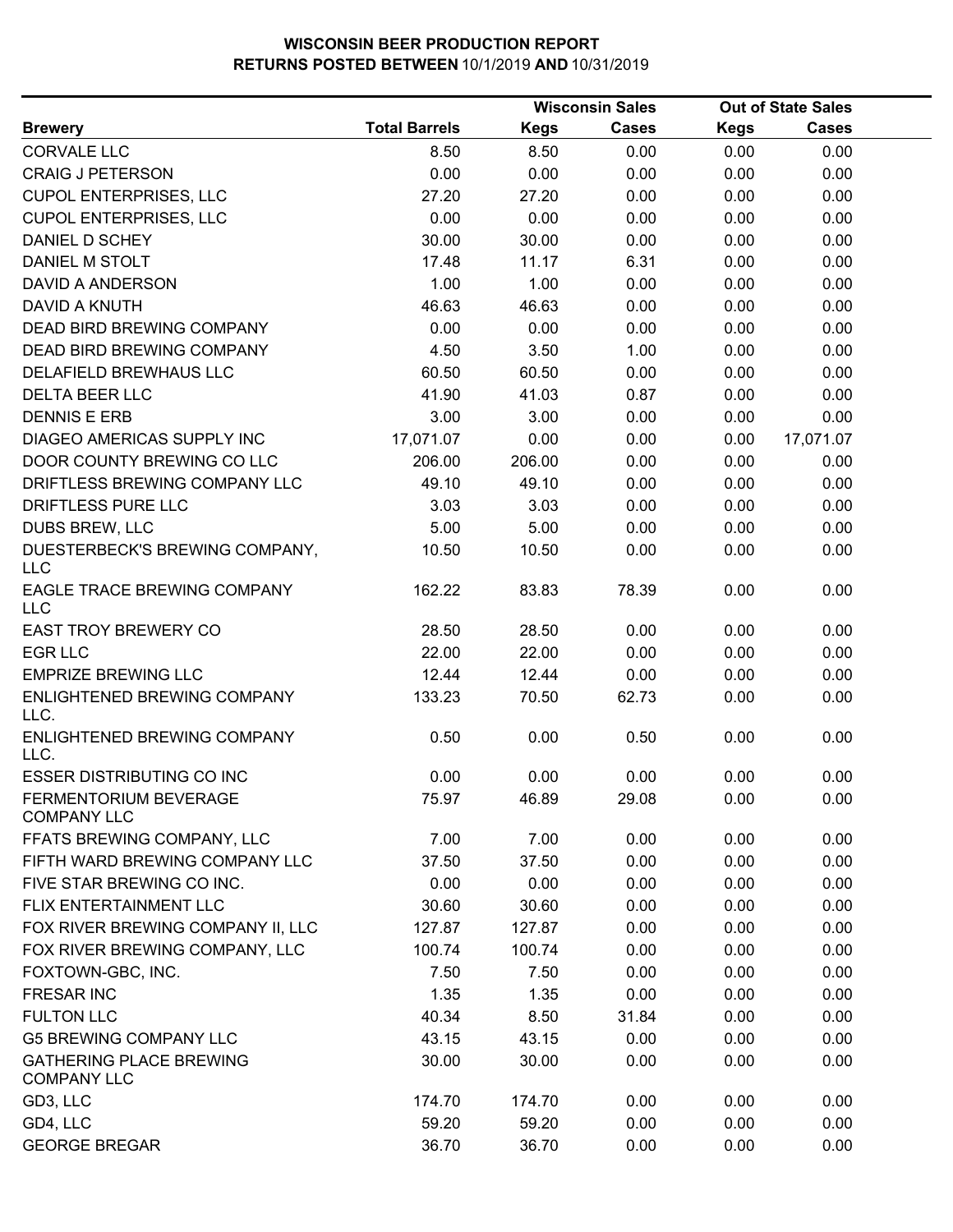|                                             |                      |             | <b>Wisconsin Sales</b> |             | <b>Out of State Sales</b> |  |
|---------------------------------------------|----------------------|-------------|------------------------|-------------|---------------------------|--|
| <b>Brewery</b>                              | <b>Total Barrels</b> | <b>Kegs</b> | <b>Cases</b>           | <b>Kegs</b> | <b>Cases</b>              |  |
| <b>GIANT JONES BREWING LLC</b>              | 14.31                | 14.31       | 0.00                   | 0.00        | 0.00                      |  |
| GJS SALES, INC.                             | 1,006.32             | 0.00        | 1,006.32               | 0.00        | 0.00                      |  |
| <b>GOOD CITY BREWING LLC</b>                | 2.25                 | 2.25        | 0.00                   | 0.00        | 0.00                      |  |
| <b>GOOD CITY BREWING LLC</b>                | 369.26               | 169.09      | 200.17                 | 0.00        | 0.00                      |  |
| <b>GRANT PAULY</b>                          | 646.63               | 337.10      | 309.53                 | 0.00        | 0.00                      |  |
| <b>GRAY BREWING CO.</b>                     | 59.78                | 25.49       | 20.20                  | 7.34        | 6.75                      |  |
| <b>GREEN BAY BREWING COMPANY</b>            | 568.87               | 260.92      | 300.28                 | 7.67        | 0.00                      |  |
| <b>GREENVIEW BREWING LLC</b>                | 15.75                | 6.39        | 9.36                   | 0.00        | 0.00                      |  |
| <b>GREGORY YORK</b>                         | 31.62                | 31.62       | 0.00                   | 0.00        | 0.00                      |  |
| <b>GUY R LILJA</b>                          | 0.00                 | 0.00        | 0.00                   | 0.00        | 0.00                      |  |
| HACIENDA BREWING CO., LLC                   | 173.00               | 173.00      | 0.00                   | 0.00        | 0.00                      |  |
| HEART OF THE NORTH BREWING CO               | 9.00                 | 9.00        | 0.00                   | 0.00        | 0.00                      |  |
| <b>HERBIERY LLC</b>                         | 25.50                | 20.50       | 5.00                   | 0.00        | 0.00                      |  |
| HIGHHOLDER BREWING COMPANY,                 | 0.00                 | 0.00        | 0.00                   | 0.00        | 0.00                      |  |
| <b>LLC</b>                                  |                      |             |                        |             |                           |  |
| HILLSBORO BREWING COMPANY LLC               | 202.15               | 69.83       | 132.32                 | 0.00        | 0.00                      |  |
| HOOPS OF DANE COUNTY, INC.                  | 0.00                 | 0.00        | 0.00                   | 0.00        | 0.00                      |  |
| HOOPS OF DANE COUNTY, INC.                  | 0.00                 | 0.00        | 0.00                   | 0.00        | 0.00                      |  |
| HOOPS OF DANE COUNTY, INC.                  | 0.00                 | 0.00        | 0.00                   | 0.00        | 0.00                      |  |
| HOP & BARREL BREWING COMPANY,<br><b>LLC</b> | 53.49                | 27.50       | 25.99                  | 0.00        | 0.00                      |  |
| HOP HAUS BREWING COMPANY LLC                | 21.00                | 21.00       | 0.00                   | 0.00        | 0.00                      |  |
| HOP HAUS BREWING COMPANY LLC                | 0.00                 | 0.00        | 0.00                   | 0.00        | 0.00                      |  |
| HORNELL BREWING CO INC                      | 4,276.91             | 0.00        | 0.00                   | 0.00        | 4,276.91                  |  |
| <b>INVENTORS BREWPUB LLC</b>                | 2.90                 | 2.90        | 0.00                   | 0.00        | 0.00                      |  |
| <b>ISAAC SHOWAKI</b>                        | 2,420.72             | 550.52      | 1,870.20               | 0.00        | 0.00                      |  |
| JACQUELYN FORBES KEARNS                     | 20.00                | 20.00       | 0.00                   | 0.00        | 0.00                      |  |
| <b>JAMES METZ</b>                           | 24.58                | 24.58       | 0.00                   | 0.00        | 0.00                      |  |
| <b>JEAN M LANE</b>                          | 21.55                | 21.55       | 0.00                   | 0.00        | 0.00                      |  |
| <b>JEREMY BEACH</b>                         | 0.00                 | 0.00        | 0.00                   | 0.00        | 0.00                      |  |
| <b>JOHN JAGEMANN</b>                        | 0.00                 | 0.00        | 0.00                   | 0.00        | 0.00                      |  |
| <b>JONATHAN CHRISTIANSEN</b>                | 17.93                | 11.25       | 6.68                   | 0.00        | 0.00                      |  |
| KARBEN4 BREWING LLC                         | 932.82               | 344.10      | 588.72                 | 0.00        | 0.00                      |  |
| KATCHEVER & CO LLC                          | 201.77               | 81.52       | 120.25                 | 0.00        | 0.00                      |  |
| KELLERMEISTER BEVERAGES, LLC                | 42.54                | 39.75       | 2.79                   | 0.00        | 0.00                      |  |
| KOWALSKE BREWING LLC                        | 7.33                 | 7.33        | 0.00                   | 0.00        | 0.00                      |  |
| KOWALSKE BREWING LLC                        | 0.00                 | 0.00        | 0.00                   | 0.00        | 0.00                      |  |
| KRIER FOODS, INC.                           | 0.00                 | 0.00        | 0.00                   | 0.00        | 0.00                      |  |
| <b>KUL BREWING LLC</b>                      | 0.00                 | 0.00        | 0.00                   | 0.00        | 0.00                      |  |
| <b>LACROSSE BREWING LLC</b>                 | 682.77               | 0.00        | 40.38                  | 0.00        | 642.39                    |  |
| LAKEFRONT BREWERY, INC.                     | 3,456.09             | 1,138.15    | 2,208.14               | 10.66       | 99.14                     |  |
| LAKEFRONT BREWERY, INC.                     | 0.00                 | 0.00        | 0.00                   | 0.00        | 0.00                      |  |
| LAKEWALK BREWERY AND CAFE<br><b>COMPANY</b> | 29.00                | 29.00       | 0.00                   | 0.00        | 0.00                      |  |
| LAZY MONK BREWING LLC                       | 52.01                | 32.90       | 19.11                  | 0.00        | 0.00                      |  |
| LEFFEL ROOTS, LLC                           | 0.00                 | 0.00        | 0.00                   | 0.00        | 0.00                      |  |
| <b>LEVI FUNK</b>                            | 21.93                | 9.35        | 12.58                  | 0.00        | 0.00                      |  |
|                                             |                      |             |                        |             |                           |  |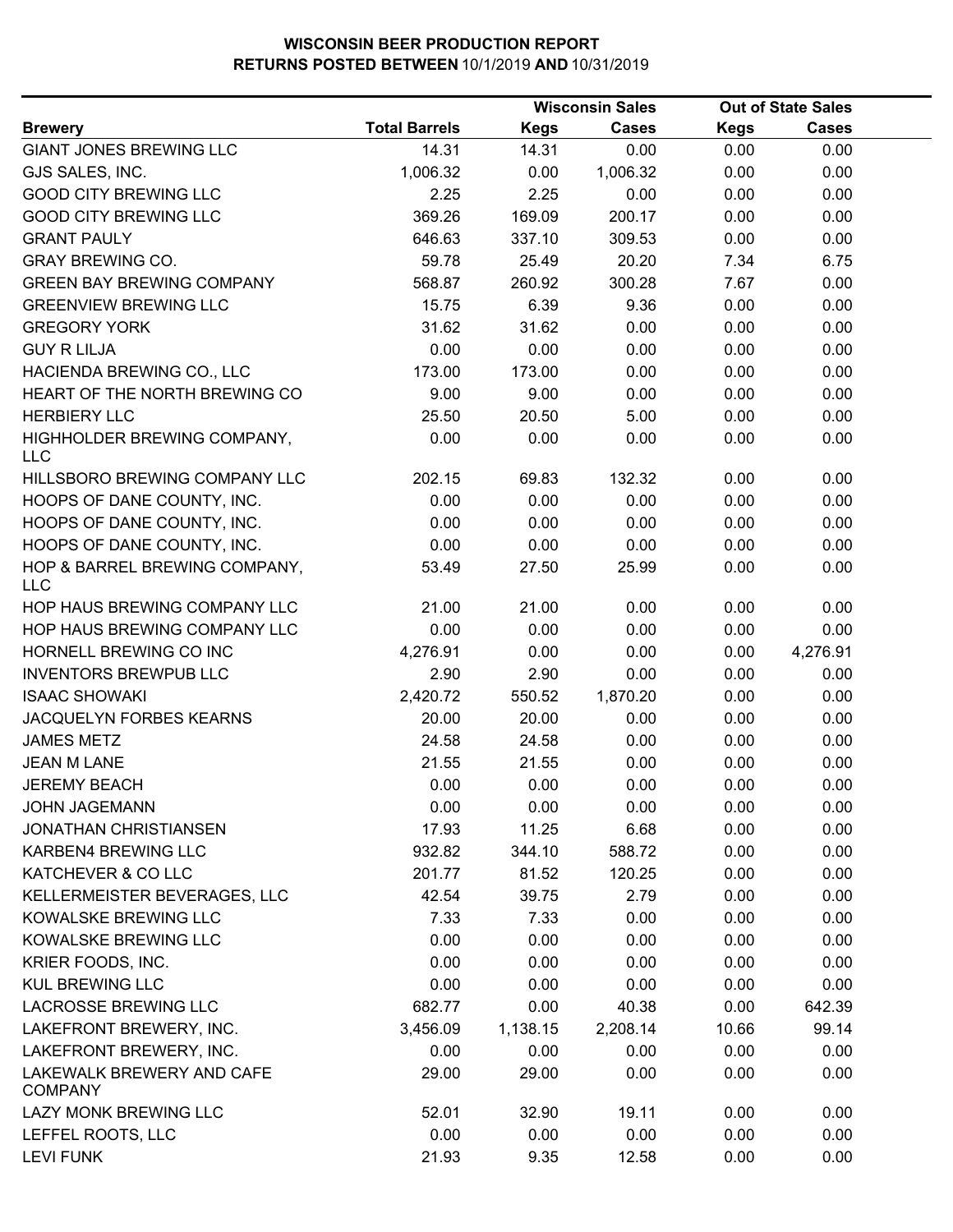|                                                 |                      |             | <b>Wisconsin Sales</b> |             | <b>Out of State Sales</b> |  |
|-------------------------------------------------|----------------------|-------------|------------------------|-------------|---------------------------|--|
| <b>Brewery</b>                                  | <b>Total Barrels</b> | <b>Kegs</b> | <b>Cases</b>           | <b>Kegs</b> | <b>Cases</b>              |  |
| LHM BREW PUB, LLC                               | 13.98                | 13.98       | 0.00                   | 0.00        | 0.00                      |  |
| LOOKING FOR GROUP BREWING<br><b>MADISON LLC</b> | 14.82                | 14.82       | 0.00                   | 0.00        | 0.00                      |  |
| <b>LOST ISLAND WINE LLC</b>                     | 5.80                 | 5.80        | 0.00                   | 0.00        | 0.00                      |  |
| LUCKYS 1313 BREW PUB INVESTOR<br><b>LLC</b>     | 15.40                | 15.40       | 0.00                   | 0.00        | 0.00                      |  |
| LUCKYS 1313 BREW PUB INVESTOR<br><b>LLC</b>     | 0.00                 | 0.00        | 0.00                   | 0.00        | 0.00                      |  |
| LUCKYS 1313 BREW PUB INVESTOR<br><b>LLC</b>     | 0.00                 | 0.00        | 0.00                   | 0.00        | 0.00                      |  |
| MAG ENTERTAINMENT LLC                           | 1.00                 | 1.00        | 0.00                   | 0.00        | 0.00                      |  |
| MARK ANTHONY BREWING INC                        | 125, 192.53          | 0.00        | $-27,975.17$           | 0.00        | 153,167.70                |  |
| MATTHEW J GEARY                                 | 43.92                | 30.37       | 13.55                  | 0.00        | 0.00                      |  |
| MCFLESHMAN'S BREWING CO., LLC.                  | 34.00                | 32.33       | 1.67                   | 0.00        | 0.00                      |  |
| MCKENZIE RIVER BREWING COMPANY,<br><b>LLC</b>   | 0.00                 | 0.00        | 0.00                   | 0.00        | 0.00                      |  |
| MCZ'S BREWING, LLC                              | 1.80                 | 1.80        | 0.00                   | 0.00        | 0.00                      |  |
| MELMS BREWING COMPANY INC                       | 5.50                 | 5.50        | 0.00                   | 0.00        | 0.00                      |  |
| MICHAEL CHRISTENSON                             | 7.00                 | 7.00        | 0.00                   | 0.00        | 0.00                      |  |
| <b>MICHAEL K BRENNER</b>                        | 5.98                 | 3.89        | 2.09                   | 0.00        | 0.00                      |  |
| MICHAEL W ZUPKE                                 | 0.00                 | 0.00        | 0.00                   | 0.00        | 0.00                      |  |
| MILLERCOORS USA LLC                             | 0.00                 | 0.00        | 0.00                   | 0.00        | 0.00                      |  |
| MILWAUKEE BREWING COMPANY                       | 0.00                 | 0.00        | 0.00                   | 0.00        | 0.00                      |  |
| MILWAUKEE BREWING COMPANY                       | 0.00                 | 0.00        | 0.00                   | 0.00        | 0.00                      |  |
| MILWAUKEE BREWING COMPANY                       | 0.00                 | 0.00        | 0.00                   | 0.00        | 0.00                      |  |
| MINOCQUA BREWING CO INC                         | 32.00                | 32.00       | 0.00                   | 0.00        | 0.00                      |  |
| <b>MISSION BREWERY INC</b>                      | 0.00                 | 0.00        | 0.00                   | 0.00        | 0.00                      |  |
| MOBCRAFT BEER INC                               | 244.38               | 96.21       | 61.93                  | 42.51       | 43.73                     |  |
| <b>MODICUM BREWING LLC</b>                      | 21.73                | 19.00       | 2.73                   | 0.00        | 0.00                      |  |
| MOOSEJAW PIZZA & BREWING CO LLC                 | 60.00                | 38.66       | 21.34                  | 0.00        | 0.00                      |  |
| MOUNTAIN CREST SRL LLC                          | 3,532.05             | 14.25       | 596.82                 | 0.00        | 2,920.98                  |  |
| MPJ MANAGEMENT, LLC                             | 0.00                 | 0.00        | 0.00                   | 0.00        | 0.00                      |  |
| <b>NATHAN R WARNKE</b>                          | 24.80                | 24.80       | 0.00                   | 0.00        | 0.00                      |  |
| <b>NEW BARONS BREWING</b><br><b>COOPERATIVE</b> | 4.50                 | 4.50        | 0.00                   | 0.00        | 0.00                      |  |
| NEW GLARUS BREWING COMPANY                      | 21,298.48            | 6,667.75    | 14,630.73              | 0.00        | 0.00                      |  |
| NEW GLARUS BREWING COMPANY                      | 497.66               | 65.75       | 431.91                 | 0.00        | 0.00                      |  |
| NEW MERIDIAN BEER, LLC                          | 50.26                | 50.26       | 0.00                   | 0.00        | 0.00                      |  |
| NEXT DOOR BREWING LLC                           | 112.82               | 52.00       | 60.82                  | 0.00        | 0.00                      |  |
| NEXT DOOR BREWING LLC                           | 15.67                | 14.01       | 1.66                   | 0.00        | 0.00                      |  |
| NICHOLAS CALAWAY                                | 167.61               | 142.06      | 25.55                  | 0.00        | 0.00                      |  |
| NOBLE ROOTS BREWING COMPANY,<br><b>LLC</b>      | 31.58                | 31.58       | 0.00                   | 0.00        | 0.00                      |  |
| NORTHWOODS BREWING CORP LLC                     | 32.00                | 32.00       | 0.00                   | 0.00        | 0.00                      |  |
| OFF-KILTER BREWING INC                          | 2.23                 | 1.50        | 0.73                   | 0.00        | 0.00                      |  |
| OLD ABE BREWING LLC                             | 6.00                 | 0.00        | 6.00                   | 0.00        | 0.00                      |  |
| OLIPHANT BREWING LLC                            | 40.26                | 21.58       | 0.00                   | 18.68       | 0.00                      |  |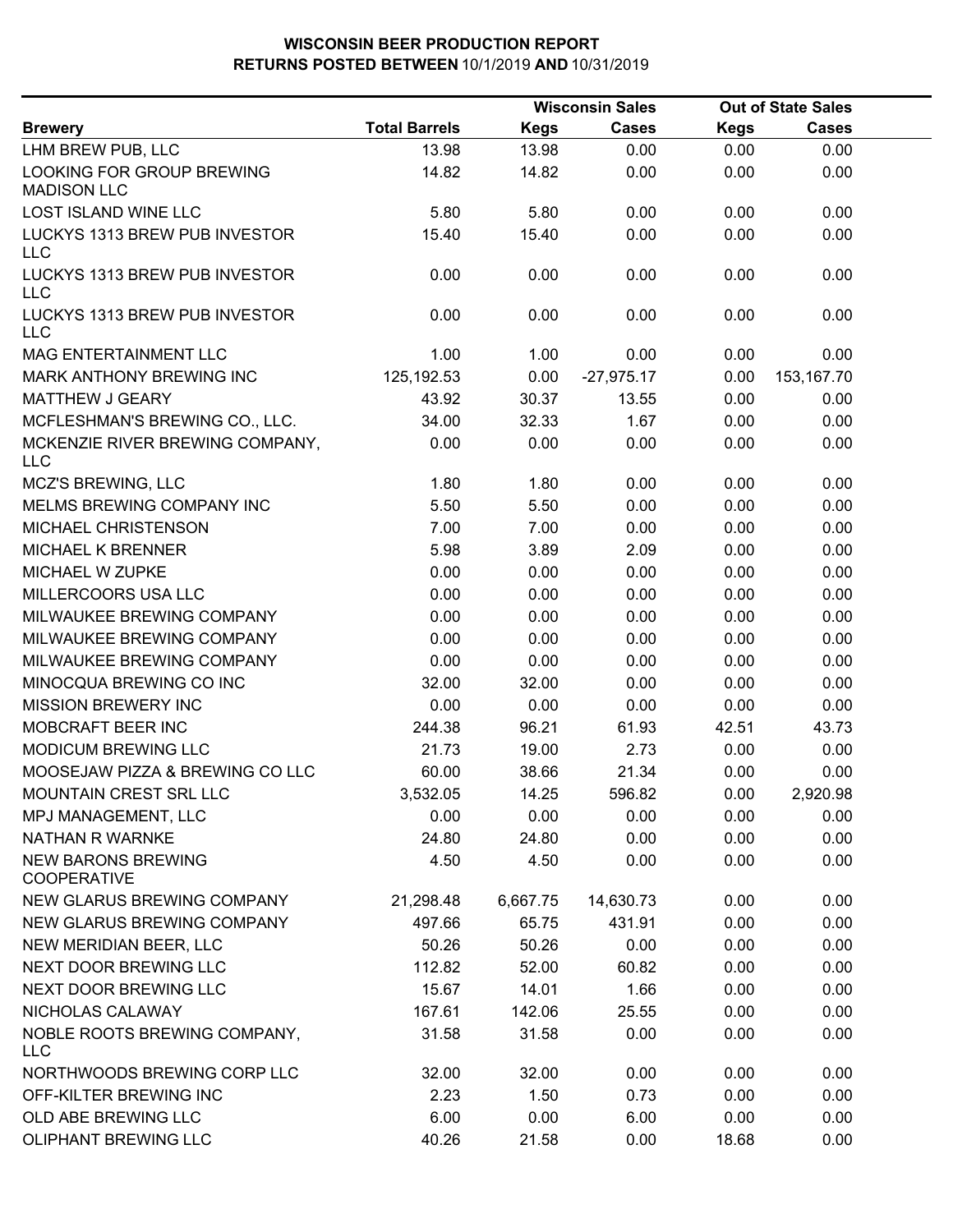|                                                 |                      | <b>Wisconsin Sales</b> |              | <b>Out of State Sales</b> |              |  |
|-------------------------------------------------|----------------------|------------------------|--------------|---------------------------|--------------|--|
| <b>Brewery</b>                                  | <b>Total Barrels</b> | <b>Kegs</b>            | <b>Cases</b> | <b>Kegs</b>               | <b>Cases</b> |  |
| OMBIBULOUS BREWING COMPANY,<br><b>LLC</b>       | 6.00                 | 6.00                   | 0.00         | 0.00                      | 0.00         |  |
| O'SO BREWING COMPANY                            | 217.43               | 64.66                  | 151.73       | 0.17                      | 0.87         |  |
| PABST BREWING COMPANY LLC                       | 0.00                 | 0.00                   | 0.00         | 0.00                      | 0.00         |  |
| PARCHED EAGLE BREWPUB LLC                       | 7.39                 | 7.39                   | 0.00         | 0.00                      | 0.00         |  |
| PATRICK MC INTOSH                               | 0.00                 | 0.00                   | 0.00         | 0.00                      | 0.00         |  |
| PETER H GENTRY                                  | 193.00               | 102.50                 | 90.50        | 0.00                      | 0.00         |  |
| PETER H GENTRY                                  | 8.00                 | 8.00                   | 0.00         | 0.00                      | 0.00         |  |
| PETER PETERSON                                  | 6.00                 | 6.00                   | 0.00         | 0.00                      | 0.00         |  |
| PHUSION PROJECTS LLC                            | 43,286.08            | 0.00                   | 910.74       | 0.00                      | 42,375.34    |  |
| PIGEON RIVER BREWING LLC                        | 87.10                | 55.30                  | 31.80        | 0.00                      | 0.00         |  |
| PITCHFORK BREWING LLC                           | 12.44                | 12.44                  | 0.00         | 0.00                      | 0.00         |  |
| PLYMOUTH BREWING COMPANY LLC                    | 26.22                | 26.22                  | 0.00         | 0.00                      | 0.00         |  |
| PORT HURON BREWING COMPANY,<br><b>LLC</b>       | 0.00                 | 0.00                   | 0.00         | 0.00                      | 0.00         |  |
| POTOSI BREWING COMPANY                          | 953.40               | 179.50                 | 393.50       | 229.70                    | 150.70       |  |
| POTOSI BREWING COMPANY                          | 0.00                 | 0.00                   | 0.00         | 0.00                      | 0.00         |  |
| RACINE BREWING COMPANY                          | 16.00                | 16.00                  | 0.00         | 0.00                      | 0.00         |  |
| RAIL HOUSE PROPERTIES LLC                       | 64.00                | 64.00                  | 0.00         | 0.00                      | 0.00         |  |
| RAISED GRAIN BREWING COMPANY<br><b>LLC</b>      | 0.00                 | 0.00                   | 0.00         | 0.00                      | 0.00         |  |
| RAISED GRAIN BREWING COMPANY<br><b>LLC</b>      | 292.08               | 147.50                 | 144.58       | 0.00                      | 0.00         |  |
| <b>RANDOLPH OSKEY</b>                           | 2.29                 | 2.29                   | 0.00         | 0.00                      | 0.00         |  |
| RANDYS FUNHUNTERS BREWERY INC                   | 6.00                 | 6.00                   | 0.00         | 0.00                      | 0.00         |  |
| REBELLION BREWING HOLDING<br><b>COMPANY INC</b> | 11.00                | 11.00                  | 0.00         | 0.00                      | 0.00         |  |
| REVOLVER BREWING LLC                            | 0.00                 | 0.00                   | 0.00         | 0.00                      | 0.00         |  |
| RHINELANDER BREWING CO LLC                      | 29.83                | 17.33                  | 12.50        | 0.00                      | 0.00         |  |
| RHINELANDER BREWING CO LLC                      | 5,166.57             | 17.50                  | 198.82       | 14.00                     | 4,936.25     |  |
| RICHARD JOSEPH                                  | 0.00                 | 0.00                   | 0.00         | 0.00                      | 0.00         |  |
| <b>RICHARD JOSEPH</b>                           | 40.30                | 40.30                  | 0.00         | 0.00                      | 0.00         |  |
| <b>RICHARD JOSEPH</b>                           | 0.00                 | 0.00                   | 0.00         | 0.00                      | 0.00         |  |
| <b>RICHARD R TUESCHER</b>                       | 0.00                 | 0.00                   | 0.00         | 0.00                      | 0.00         |  |
| <b>RIGHT BAUER LLC</b>                          | 10.16                | 10.16                  | 0.00         | 0.00                      | 0.00         |  |
| RIO LOBO LLC                                    | 0.00                 | 0.00                   | 0.00         | 0.00                      | 0.00         |  |
| ROBERT A LARSON                                 | 166.68               | 70.00                  | 90.80        | 0.00                      | 5.88         |  |
| ROCK COUNTY BREWING COMPANY<br><b>LLC</b>       | 17.20                | 17.20                  | 0.00         | 0.00                      | 0.00         |  |
| ROCKY REEF BREWING COMPANY                      | 21.98                | 21.98                  | 0.00         | 0.00                      | 0.00         |  |
| <b>ROGER MILLER</b>                             | 12.45                | 12.45                  | 0.00         | 0.00                      | 0.00         |  |
| <b>ROSS M NELSON</b>                            | 2.00                 | 2.00                   | 0.00         | 0.00                      | 0.00         |  |
| ROUND MAN BREWING CO., LLC                      | 19.00                | 19.00                  | 0.00         | 0.00                      | 0.00         |  |
| ROWLAND'S CALUMET BREWING CO.,<br>INC.          | 8.00                 | 8.00                   | 0.00         | 0.00                      | 0.00         |  |
| ROWLAND'S CALUMET BREWING CO.,<br>INC.          | 0.00                 | 0.00                   | 0.00         | 0.00                      | 0.00         |  |
| <b>RUSH RIVER BREWING LLC</b>                   | 129.77               | 37.33                  | 14.28        | 53.49                     | 24.67        |  |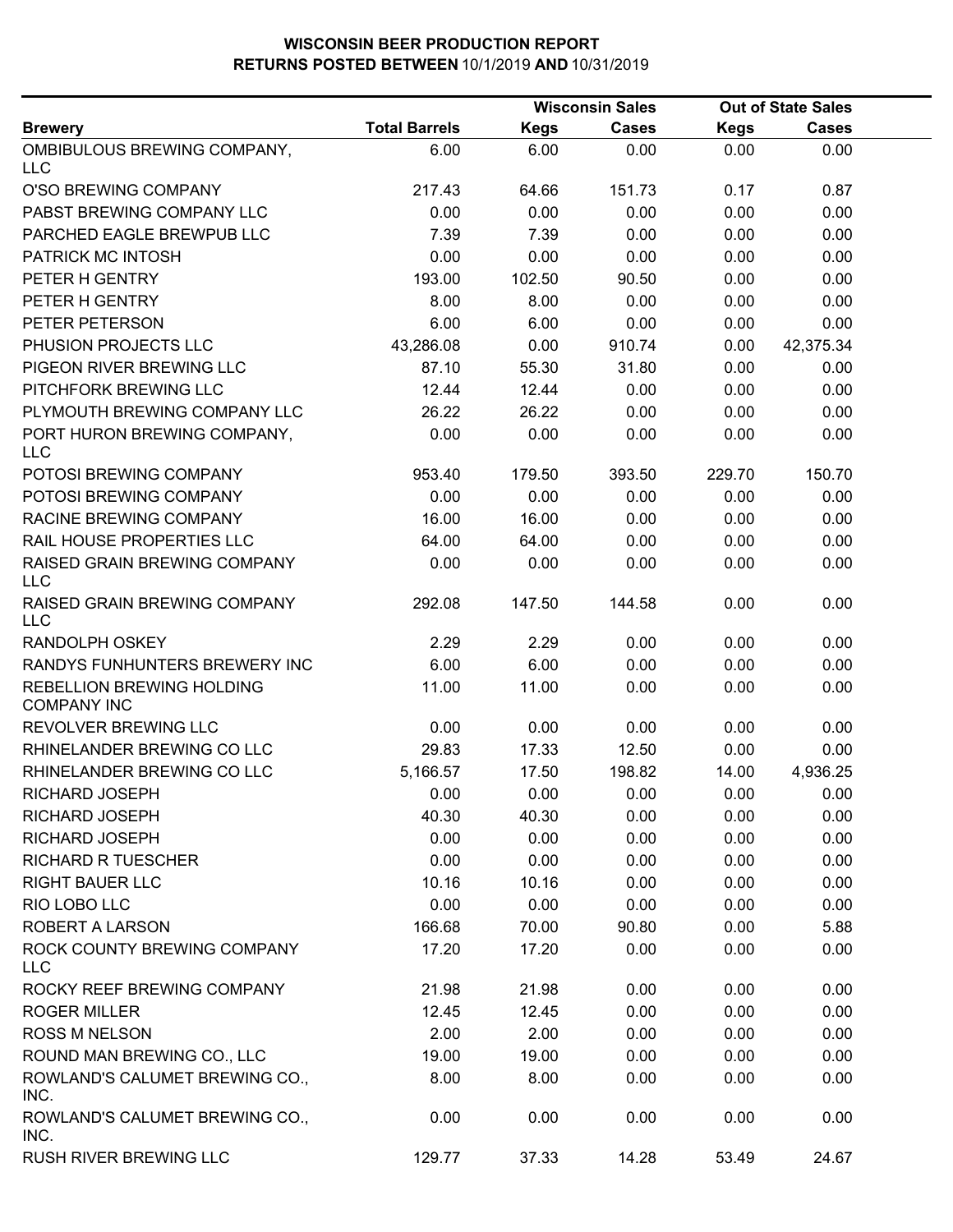|                                                        |                      |             | <b>Wisconsin Sales</b> |             | <b>Out of State Sales</b> |  |
|--------------------------------------------------------|----------------------|-------------|------------------------|-------------|---------------------------|--|
| <b>Brewery</b>                                         | <b>Total Barrels</b> | <b>Kegs</b> | <b>Cases</b>           | <b>Kegs</b> | <b>Cases</b>              |  |
| SAHALE ALE WORKS, LLC                                  | 25.70                | 25.70       | 0.00                   | 0.00        | 0.00                      |  |
| SAWMILL BREWING CO INC                                 | 44.25                | 44.25       | 0.00                   | 0.00        | 0.00                      |  |
| SAWMILL LOGGER ENTERPRISES LLC                         | 0.00                 | 0.00        | 0.00                   | 0.00        | 0.00                      |  |
| SHB HOLDINGS LLC                                       | 16.75                | 16.75       | 0.00                   | 0.00        | 0.00                      |  |
| SLEEMAN BREWING COMPANY USA<br><b>INC</b>              | 3,487.31             | 4.17        | 74.76                  | $-4.17$     | 3,412.55                  |  |
| SOME NERVE BREWING COMPANY LLC                         | 8.05                 | 8.05        | 0.00                   | 0.00        | 0.00                      |  |
| SONNY'S PIZZERIA LLC                                   | 7.00                 | 7.00        | 0.00                   | 0.00        | 0.00                      |  |
| SOUTH SHORE BREWERY, INC.                              | 142.16               | 55.27       | 76.99                  | 5.23        | 4.67                      |  |
| SOUTH SHORE BREWERY, INC.                              | 45.42                | 45.42       | 0.00                   | 0.00        | 0.00                      |  |
| <b>SPB LLC</b>                                         | 2,418.83             | 346.00      | 1,034.36               | 214.50      | 823.97                    |  |
| SPRECHER BREWING COMPANY, INC.                         | 549.74               | 232.11      | 317.63                 | 0.00        | 0.00                      |  |
| STARBOARD BREWING COMPANY LLC                          | 11.00                | 11.00       | 0.00                   | 0.00        | 0.00                      |  |
| STEELHEAD ALEWORKS LLC                                 | 30.00                | 30.00       | 0.00                   | 0.00        | 0.00                      |  |
| STEPHEN B ZINK                                         | 6.00                 | 6.00        | 0.00                   | 0.00        | 0.00                      |  |
| STILLMANK BREWING COMPANY                              | 116.99               | 81.18       | 35.81                  | 0.00        | 0.00                      |  |
| STONE ARCH BREWPUB INC.                                | 175.19               | 175.19      | 0.00                   | 0.00        | 0.00                      |  |
| SUNSHINE BREWING COMPANY LLC                           | 12.00                | 12.00       | 0.00                   | 0.00        | 0.00                      |  |
| SUNSHINE BREWING COMPANY LLC                           | 0.00                 | 0.00        | 0.00                   | 0.00        | 0.00                      |  |
| SWITCHGEAR BREWING COMPANY<br><b>LLC</b>               | 20.30                | 20.30       | 0.00                   | 0.00        | 0.00                      |  |
| TERRAPIN BEER COMPANY LLC                              | 0.00                 | 0.00        | 0.00                   | 0.00        | 0.00                      |  |
| THE BRONX BREWERY, LLC                                 | 0.00                 | 0.00        | 0.00                   | 0.00        | 0.00                      |  |
| THE EAU CLAIRE BREWING PROJECT<br><b>LLC</b>           | 231.34               | 40.25       | 127.54                 | 4.75        | 58.80                     |  |
| THE EXPLORIUM BREWPUB LLC                              | 70.75                | 70.75       | 0.00                   | 0.00        | 0.00                      |  |
| THE GD 2, LLC                                          | 69.00                | 69.00       | 0.00                   | 0.00        | 0.00                      |  |
| THE GREAT DANE PUB AND BREWING<br>COMPANY, INC.        | 134.81               | 134.81      | 0.00                   | 0.00        | 0.00                      |  |
| THE LONE GIRL BREWING COMPANY -<br><b>WAUNAKEE LLC</b> | 90.75                | 90.75       | 0.00                   | 0.00        | 0.00                      |  |
| THE MCKENZIE RIVER CORPORATION                         | 0.00                 | 0.00        | 0.00                   | 0.00        | 0.00                      |  |
| THIRD SPACE BREWING LLC                                | 635.89               | 269.02      | 366.87                 | 0.00        | 0.00                      |  |
| THUMB KNUCKLE BREWING COMPANY                          | 69.16                | 69.16       | 0.00                   | 0.00        | 0.00                      |  |
| <b>TIMOTHY M NELSON</b>                                | 252.00               | 252.00      | 0.00                   | 0.00        | 0.00                      |  |
| TITLETOWN BREWING CO LLC                               | 309.80               | 177.81      | 131.99                 | 0.00        | 0.00                      |  |
| TOM PORTER                                             | 0.00                 | 0.00        | 0.00                   | 0.00        | 0.00                      |  |
| <b>TOPPLING GOLIATH INC</b>                            | 144.52               | 0.00        | 0.00                   | 144.52      | 0.00                      |  |
| TRIBUTE BREWING COMPANY LLC                            | 73.97                | 40.02       | 33.95                  | 0.00        | 0.00                      |  |
| TURTLE STACK BREWERY, LLC                              | 31.67                | 31.67       | 0.00                   | 0.00        | 0.00                      |  |
| TWELVE5 BEVERAGE CO., LLC                              | 4,142.00             | 4,142.00    | 0.00                   | 0.00        | 0.00                      |  |
| UNITED BRANDS COMPANY INC                              | 58.00                | 0.00        | 58.00                  | 0.00        | 0.00                      |  |
| UNIVERSAL SALES INC                                    | 579.20               | 8.00        | 7.25                   | 1.50        | 562.45                    |  |
| URBAN HARVEST BREWING COMPANY<br><b>LLC</b>            | 9.50                 | 9.50        | 0.00                   | 0.00        | 0.00                      |  |
| V3 BREWING COMPANY INC                                 | 0.00                 | 0.00        | 0.00                   | 0.00        | 0.00                      |  |
| VENNTURE BREW COMPANY LLC                              | 21.94                | 17.38       | 4.56                   | 0.00        | 0.00                      |  |